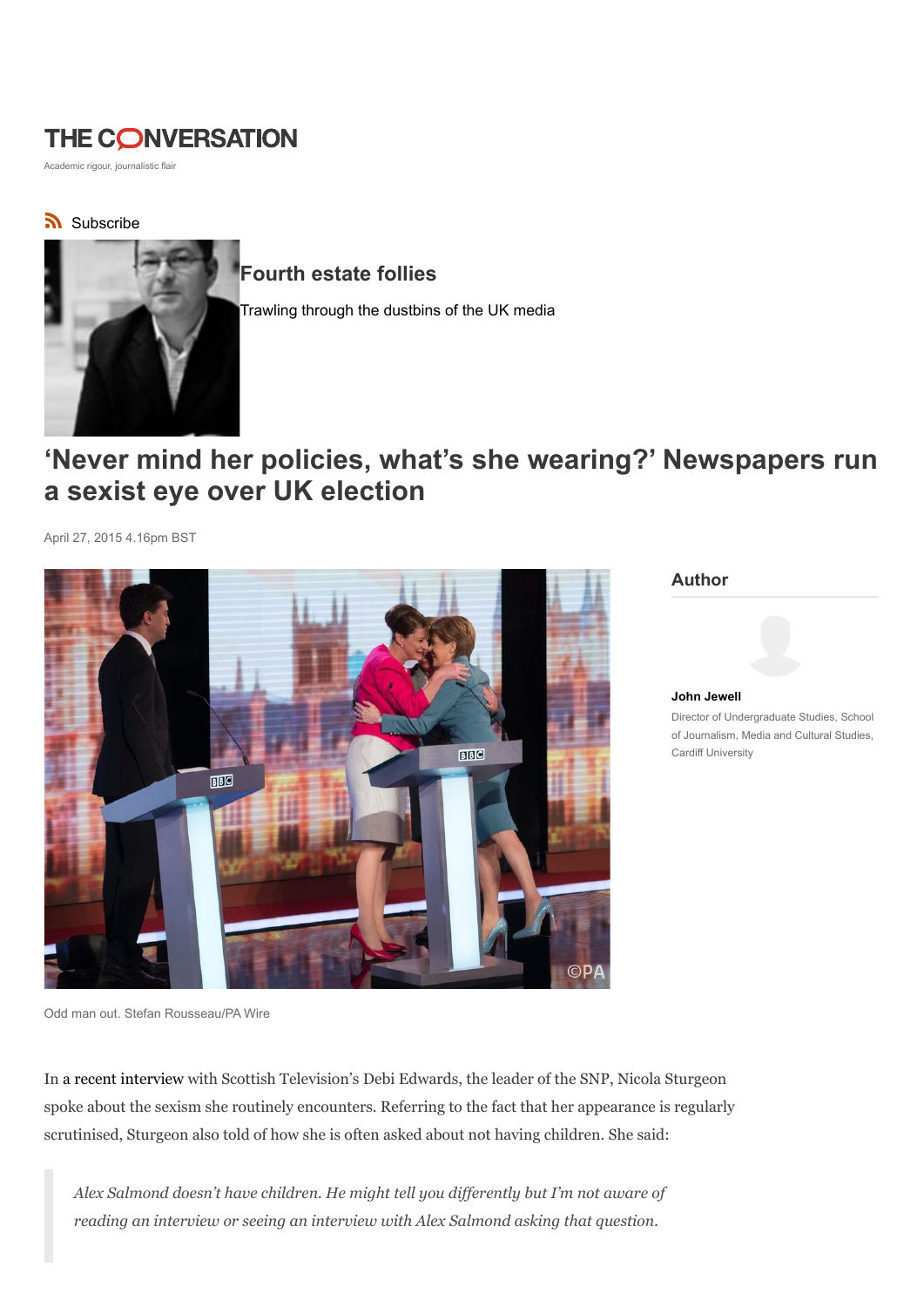So yes, I understand it but I think it's just one of these things. I'm not moaning about this but it's just one of these things that I think is just a bit different if you're a woman in politics.

Sturgeon's estimation that things are a "bit different" for women in politics is an understatement – which, to be fair, I'm sure she realises. Over the past few weeks the media coverage that she, Leanne Wood (leader of Plaid Cymru) and Natalie Bennett (leader of the Green party) have received indicates that we still have sections of a news culture fixated not on them as elected officials but as stereotypical representatives of their sex.

It's fair to say that their potency as politicians is undermined by a general coverage which links their perceived characteristics to their gender. This just does not happen with men. Sturgeon in particular has been sexualised, patronised, demonised and even animalised.

It's become an almost daily occurrence - the day after Sturgeon's interview with Edwards The Sun ran an article entitled: "The Scotweiler – Early years of the woman who would break up Britain" which began:

As a child, Scotland's First Minister Nicola Sturgeon is said to have devilishly hacked the hair from her sister's beloved doll. It was an early sign of the ruthlessness which has propelled her to the top of Scottish – and potentially British – politics.

#### Godzilla in high heels

James Doleman @jamesdoleman

Daily Mail dispenses with quotation marks when calling Nicola Sturgeon The Most Dangerous woman in Britain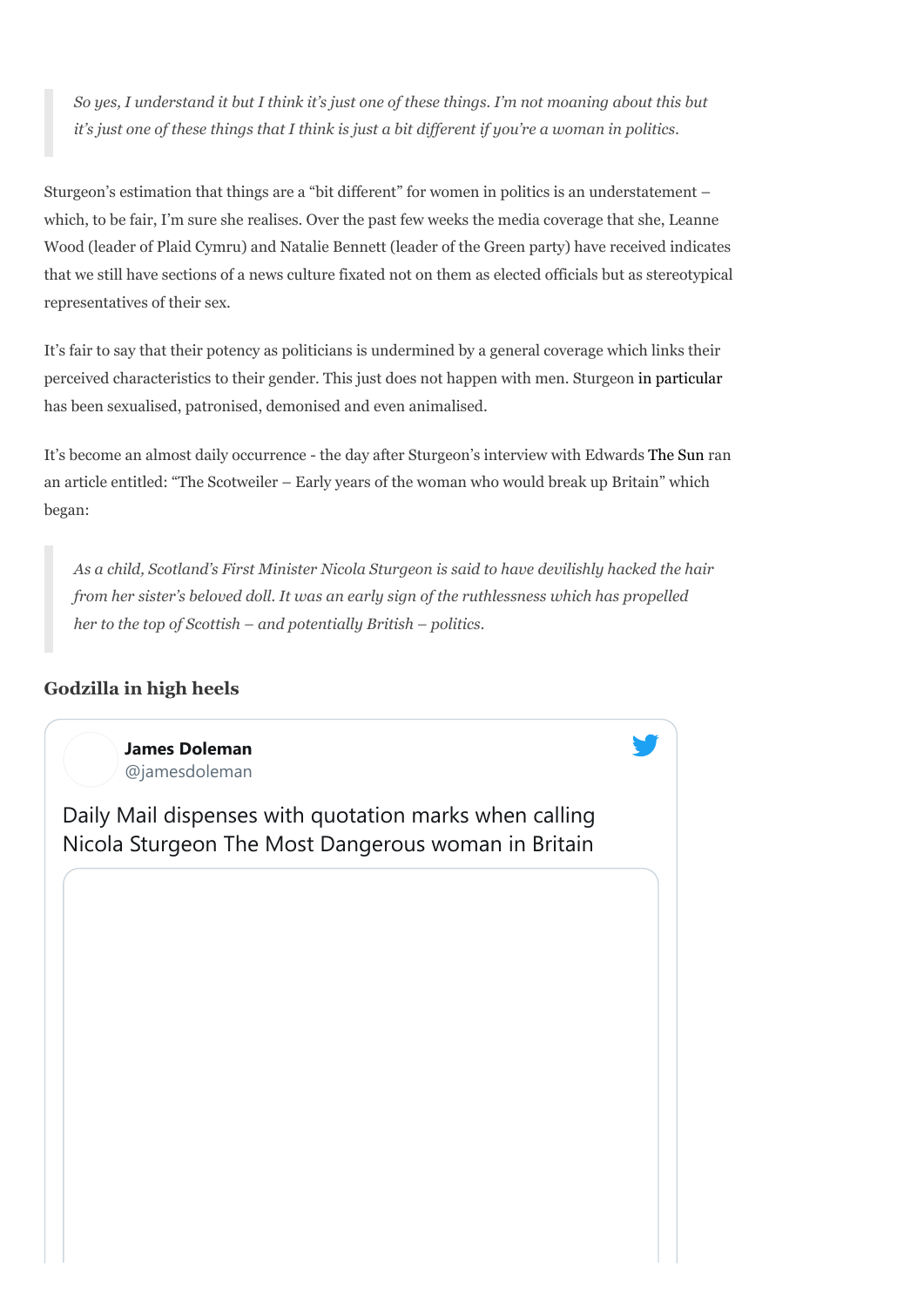Labelled as the most dangerous woman in Britain by the Daily Mail on April 21 (where, as James Doleman pointed out, the quotation marks which would normally be used in making such a statement have been left out) references to Sturgeon's appearance have been the norm.

For Liz Jones, Sturgeon was living proof that women become sexier with age, writing that she had shed the pounds, bleached her hair and squeezed her feet into Kurt Geiger heels. Piers Morgan reasoned that this diminutive but sharp-witted woman has rampaged through the UK election campaign like a mini-Godzilla, breathing fire and brimstone.

In the Telegraph, the increasingly beyond parody Boris Johnson railed against this "Lady Macbeth" whilst invoking King Herod and Attila the Hun at the gates of Rome.

## Wrecking ball

But the Daily Mail and The Sun are the usual suspects, patently terrified of a minority Labour government supported by the Scottish nationalists. Recently Karen Boyle argued that these representations of Sturgeon – most notably when she was depicted, again in The Sun, clad in a tartan bikini swinging on a wrecking ball a la Miley Cyrus – have received widespread condemnation demonstrating that the news media can be proactive in challenging "everyday sexism".

Up to a point this is true – but then what are we meant to make of the BBC's Newsnight of April 23 , where in the closing credits, Sturgeon's head was photoshopped onto the body of Kim Kardashian? OK, the skit was part of a sequence which, in the light of the "Milifandom" story last week, saw the heads of Cameron and Miliband superimposed on the bodies of David Beckham and Harry Styles. So equality of sorts, but it was hard to disagree with the sentiments of The Sun's head of PR, Dylan Sharpe, who tweeted:

Presence in the leaders' debates notwithstanding, the coverage of Leanne Wood and Natalie Bennett has generally reflected the minority status of the parties they represent. Outside of some splendid portraits and interviews in The Guardian, there has been little national focus on Wood. When she did hit the headlines in the first leader's debate for challenging UKIP's Nigel Farage's "scaremongering" over immigrants use of the NHS, the Metro reported:

The votes are in and it's clear which party member won 'Biggest Heart Throb' during the election 2015 debate.

Drum roll

Leanne Wood.

Yes, the Plaid Cymru leader had Twitter swooning when she took on Nigel Farage.

In the name of humour, the Daily Mail's Quentin Letts easily managed to live up to the caricature of a Mail journalist by resorting to lazy cliché and patronising prose. He wrote: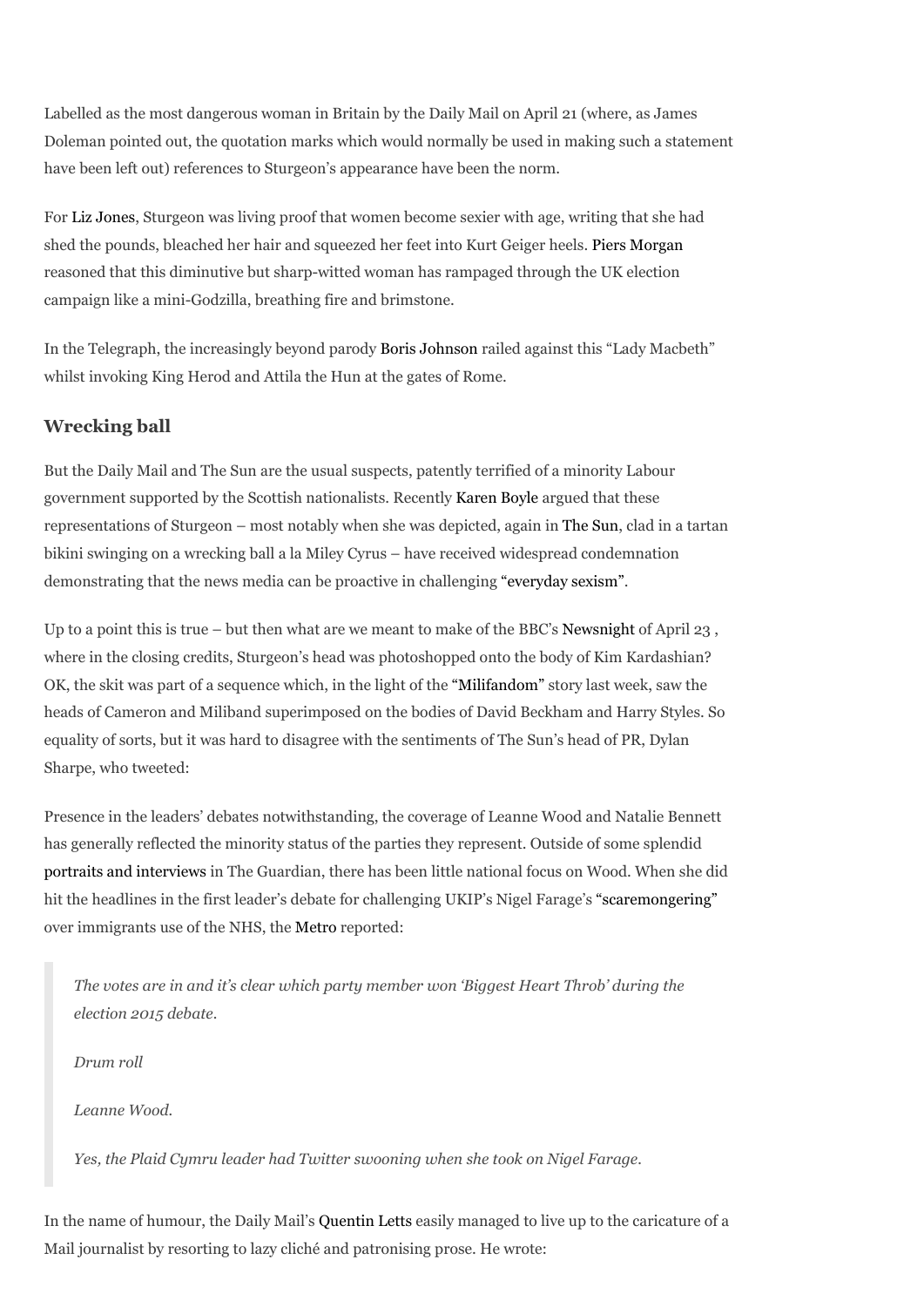And Who On Earth was that Welsh Leanne? Had she walked in from a recording of Gavin and Stacey? 'I'm from the Valleys,' she announced. Well blow us all down with a kestrel feather, darlin'.

Natalie Bennett's media performances both before and after the campaign began have attracted criticism but when she took part in a disastrous radio interview with LBC's Nick Ferrari in February she elicited widespread sympathy from both commentators and the general public. Her failures to communicate were met with offers of a hug – the subtext of that sympathy disturbed Radhika Sanghani in the Telegraph who wrote:

I felt sorry for Bennett too, but I can't help thinking that this collective reaction is gendered. Would we really want to give David Cameron a hug if he failed to explain his policies?

The key thing to consider amidst all this sexist coverage is that it is, broadly, all there is: analysis from Loughborough University has found that women account for less than one in five of the individuals featured in election news coverage and that the second most prominent woman after Nicola Sturgeon is Samantha Cameron – more attention paid to a leader's wife than prominent female politicians from all parties bar one.